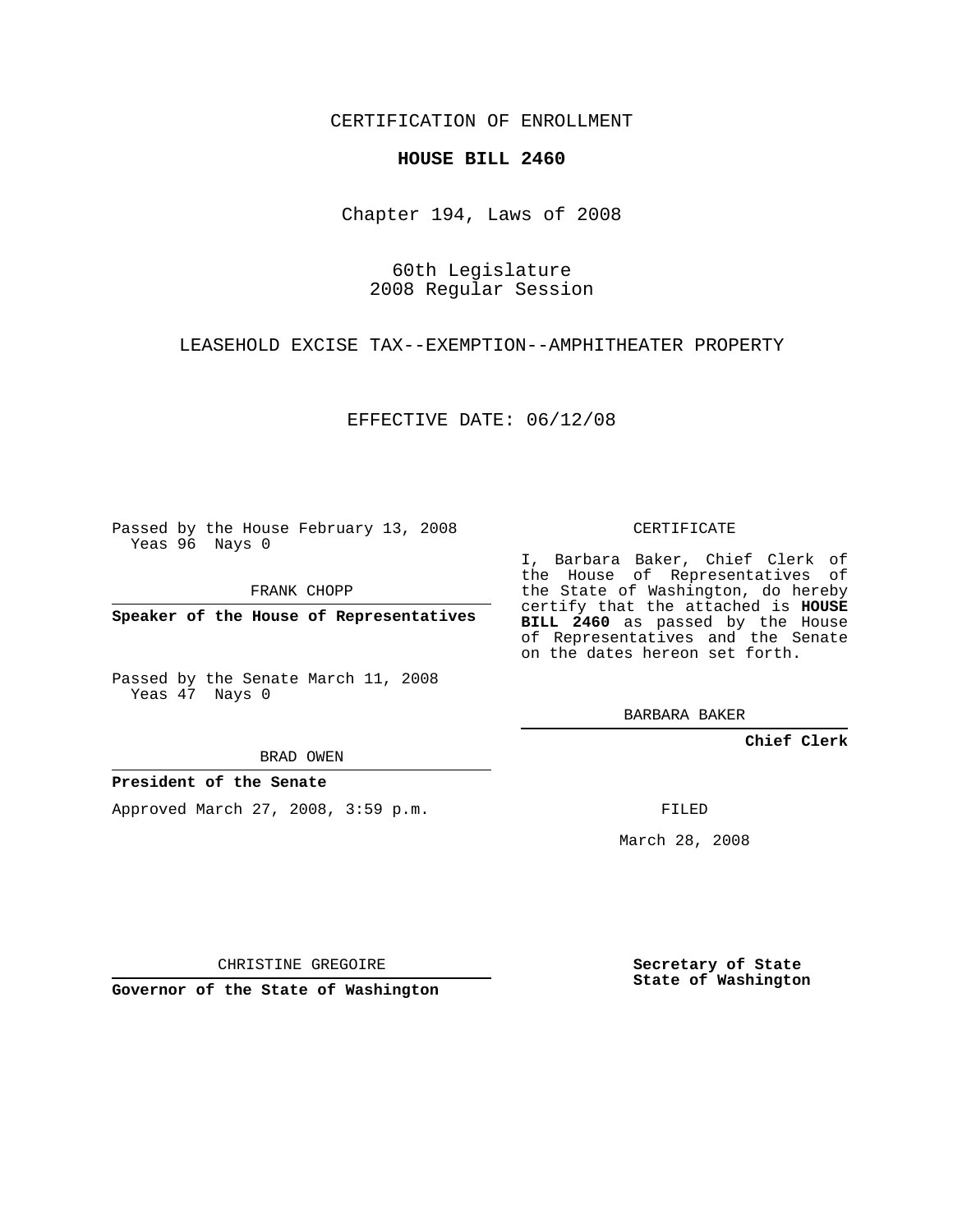## **HOUSE BILL 2460** \_\_\_\_\_\_\_\_\_\_\_\_\_\_\_\_\_\_\_\_\_\_\_\_\_\_\_\_\_\_\_\_\_\_\_\_\_\_\_\_\_\_\_\_\_

\_\_\_\_\_\_\_\_\_\_\_\_\_\_\_\_\_\_\_\_\_\_\_\_\_\_\_\_\_\_\_\_\_\_\_\_\_\_\_\_\_\_\_\_\_

Passed Legislature - 2008 Regular Session

## **State of Washington 60th Legislature 2008 Regular Session**

**By** Representative Fromhold

Prefiled 12/12/07. Read first time 01/14/08. Referred to Committee on Finance.

 AN ACT Relating to the leasehold excise tax exemption for leasehold interests in specified amphitheater property; and amending RCW 82.29A.130.

BE IT ENACTED BY THE LEGISLATURE OF THE STATE OF WASHINGTON:

 **Sec. 1.** RCW 82.29A.130 and 2007 c 90 s 1 are each amended to read as follows:

 The following leasehold interests shall be exempt from taxes imposed pursuant to RCW 82.29A.030 and 82.29A.040:

 (1) All leasehold interests constituting a part of the operating properties of any public utility which is assessed and taxed as a public utility pursuant to chapter 84.12 RCW.

 (2) All leasehold interests in facilities owned or used by a school, college or university which leasehold provides housing for students and which is otherwise exempt from taxation under provisions of RCW 84.36.010 and 84.36.050.

 (3) All leasehold interests of subsidized housing where the fee ownership of such property is vested in the government of the United States, or the state of Washington or any political subdivision thereof but only if income qualification exists for such housing.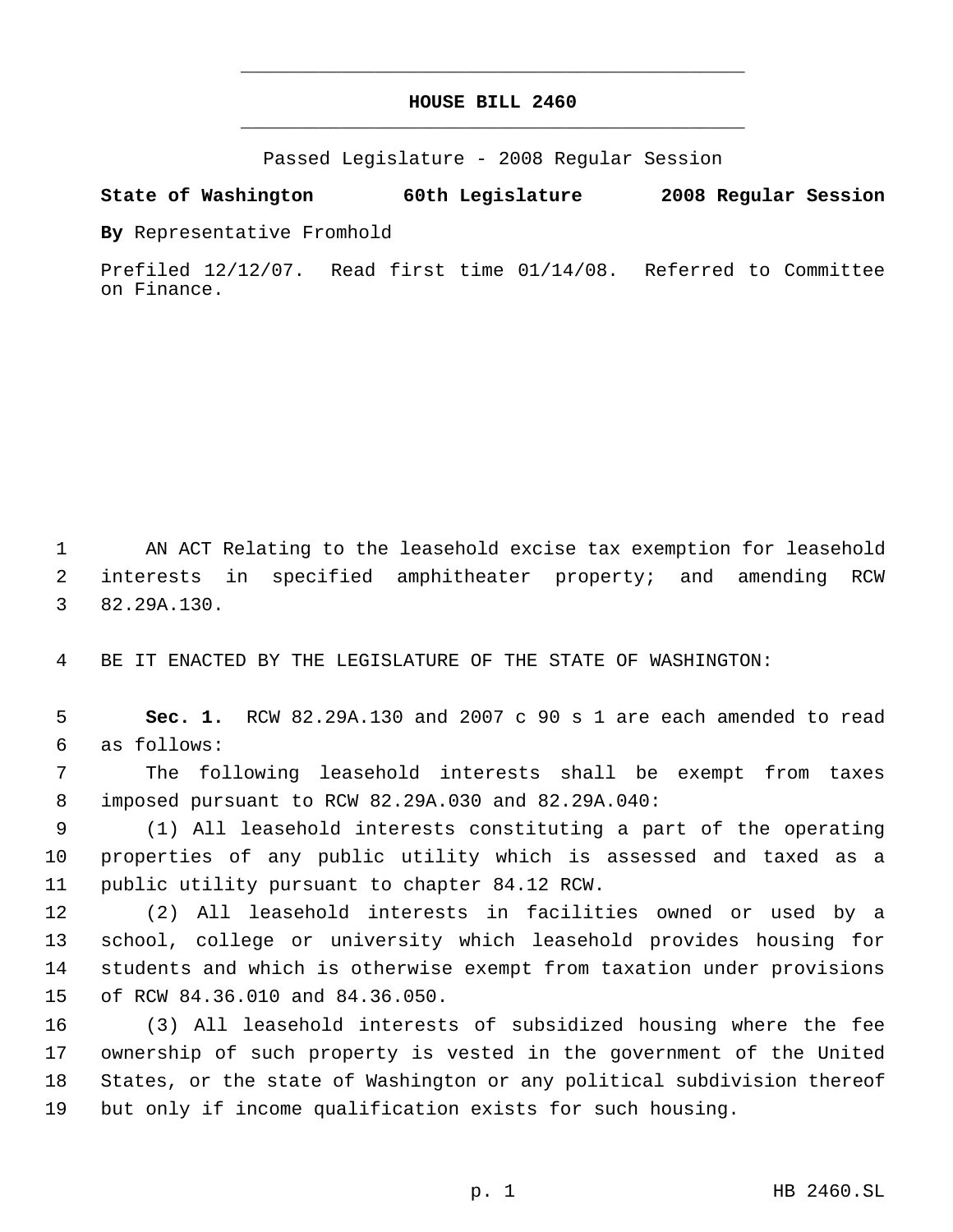(4) All leasehold interests used for fair purposes of a nonprofit fair association that sponsors or conducts a fair or fairs which receive support from revenues collected pursuant to RCW 67.16.100 and allocated by the director of the department of agriculture where the fee ownership of such property is vested in the government of the United States, the state of Washington or any of its political subdivisions: PROVIDED, That this exemption shall not apply to the leasehold interest of any sublessee of such nonprofit fair association if such leasehold interest would be taxable if it were the primary lease.

 (5) All leasehold interests in any property of any public entity used as a residence by an employee of that public entity who is required as a condition of employment to live in the publicly owned property.

 (6) All leasehold interests held by enrolled Indians of lands owned or held by any Indian or Indian tribe where the fee ownership of such property is vested in or held in trust by the United States and which are not subleased to other than to a lessee which would qualify pursuant to this chapter, RCW 84.36.451 and 84.40.175.

 (7) All leasehold interests in any real property of any Indian or Indian tribe, band, or community that is held in trust by the United States or is subject to a restriction against alienation imposed by the United States: PROVIDED, That this exemption shall apply only where it is determined that contract rent paid is greater than or equal to ninety percent of fair market rental, to be determined by the department of revenue using the same criteria used to establish taxable rent in RCW 82.29A.020(2)(b).

 (8) All leasehold interests for which annual taxable rent is less than two hundred fifty dollars per year. For purposes of this subsection leasehold interests held by the same lessee in contiguous properties owned by the same lessor shall be deemed a single leasehold interest.

 (9) All leasehold interests which give use or possession of the leased property for a continuous period of less than thirty days: PROVIDED, That for purposes of this subsection, successive leases or lease renewals giving substantially continuous use of possession of the same property to the same lessee shall be deemed a single leasehold interest: PROVIDED FURTHER, That no leasehold interest shall be deemed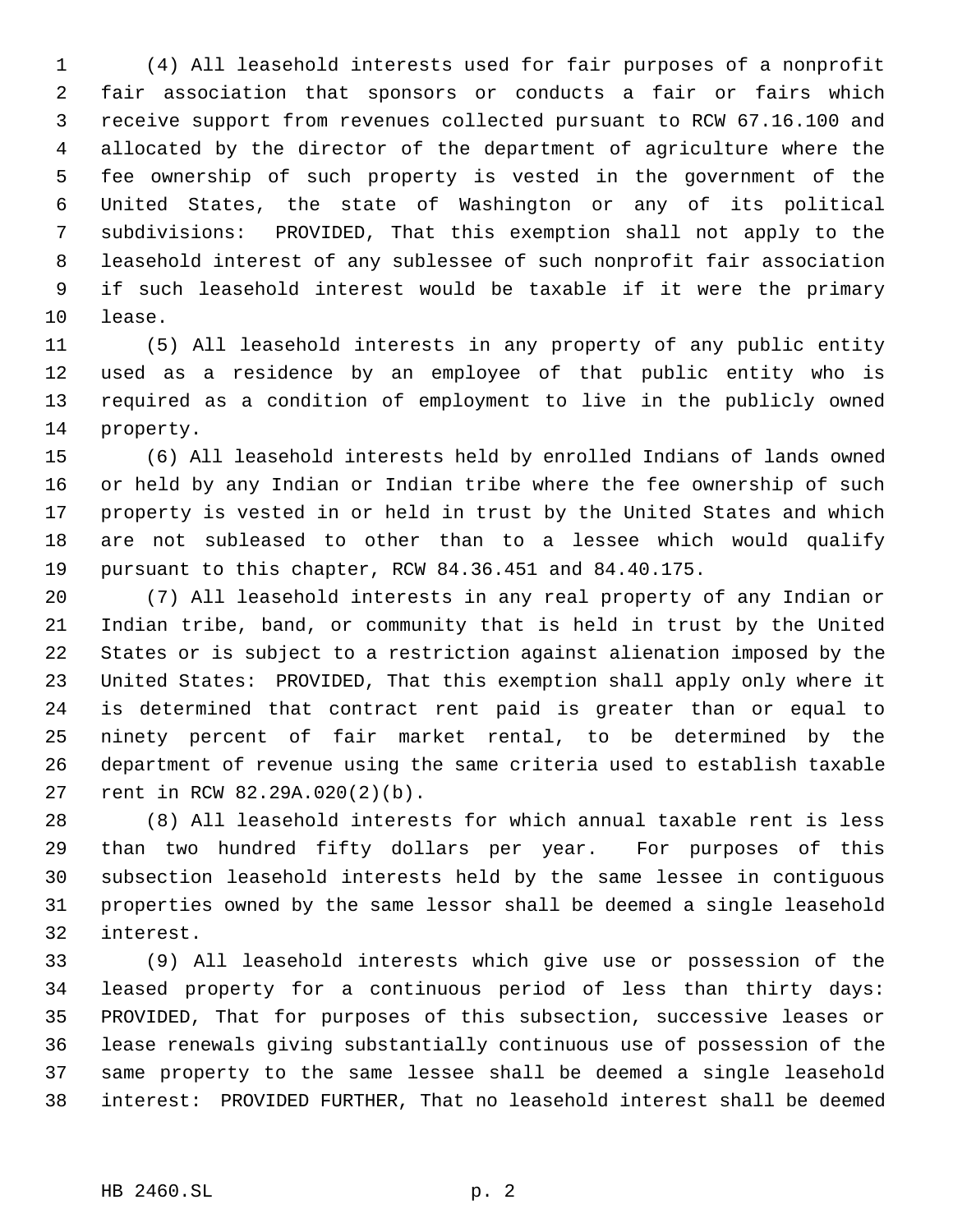to give use or possession for a period of less than thirty days solely by virtue of the reservation by the public lessor of the right to use the property or to allow third parties to use the property on an occasional, temporary basis.

 (10) All leasehold interests under month-to-month leases in residential units rented for residential purposes of the lessee pending destruction or removal for the purpose of constructing a public highway or building.

 (11) All leasehold interests in any publicly owned real or personal property to the extent such leasehold interests arises solely by virtue of a contract for public improvements or work executed under the public works statutes of this state or of the United States between the public owner of the property and a contractor.

 (12) All leasehold interests that give use or possession of state adult correctional facilities for the purposes of operating correctional industries under RCW 72.09.100.

 (13) All leasehold interests used to provide organized and supervised recreational activities for persons with disabilities of all ages in a camp facility and for public recreational purposes by a nonprofit organization, association, or corporation that would be exempt from property tax under RCW 84.36.030(1) if it owned the property. If the publicly owned property is used for any taxable purpose, the leasehold excise taxes set forth in RCW 82.29A.030 and 82.29A.040 shall be imposed and shall be apportioned accordingly.

 (14) All leasehold interests in the public or entertainment areas of a baseball stadium with natural turf and a retractable roof or canopy that is in a county with a population of over one million, that has a seating capacity of over forty thousand, and that is constructed on or after January 1, 1995. "Public or entertainment areas" include ticket sales areas, ramps and stairs, lobbies and concourses, parking areas, concession areas, restaurants, hospitality and stadium club areas, kitchens or other work areas primarily servicing other public or entertainment areas, public rest room areas, press and media areas, control booths, broadcast and production areas, retail sales areas, museum and exhibit areas, scoreboards or other public displays, storage areas, loading, staging, and servicing areas, seating areas and suites, the playing field, and any other areas to which the public has access or which are used for the production of the entertainment event or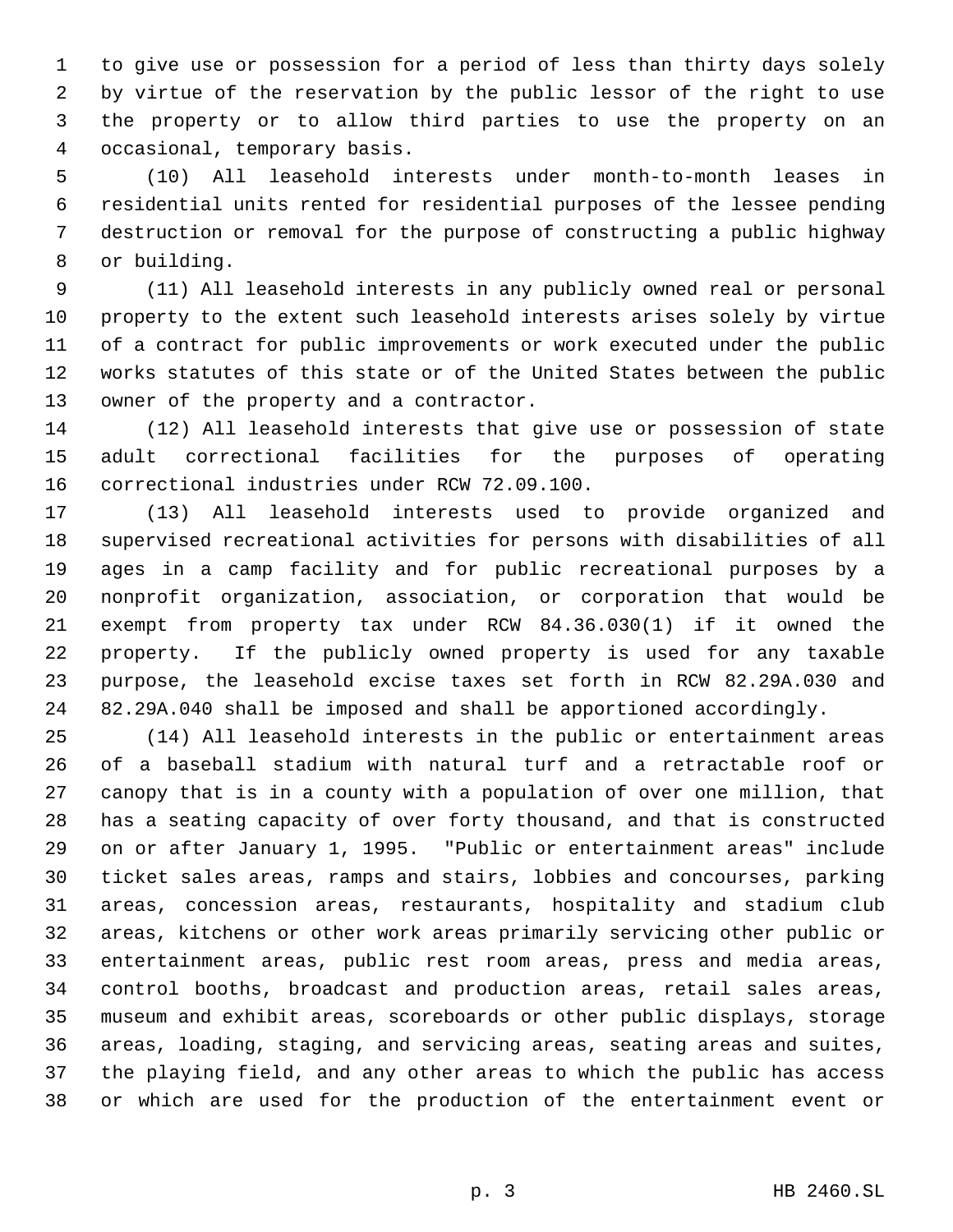other public usage, and any other personal property used for these purposes. "Public or entertainment areas" does not include locker rooms or private offices exclusively used by the lessee.

 (15) All leasehold interests in the public or entertainment areas of a stadium and exhibition center, as defined in RCW 36.102.010, that is constructed on or after January 1, 1998. For the purposes of this subsection, "public or entertainment areas" has the same meaning as in subsection (14) of this section, and includes exhibition areas.

 (16) All leasehold interests in public facilities districts, as provided in chapter 36.100 or 35.57 RCW.

 (17) All leasehold interests in property that is: (a) Owned by the United States government or a municipal corporation; (b) listed on any federal or state register of historical sites; and (c) wholly contained within a designated national historic reserve under 16 U.S.C. Sec. 461.

 (18) All leasehold interests in the public or entertainment areas of an amphitheater if a private entity is responsible for one hundred percent of the cost of constructing the amphitheater which is not reimbursed by the public owner, both the public owner and the private lessee sponsor events at the facility on a regular basis, the lessee is responsible under the lease or agreement to operate and maintain the facility, and the amphitheater has a seating capacity of over seventeen thousand reserved and general admission seats and is in a county 23 ((with)) that had a population of over three hundred fifty thousand, 24 but less than four hundred twenty-five thousand when the amphitheater first opened to the public.

 For the purposes of this subsection, "public or entertainment areas" include box offices or other ticket sales areas, entrance gates, ramps and stairs, lobbies and concourses, parking areas, concession areas, restaurants, hospitality areas, kitchens or other work areas primarily servicing other public or entertainment areas, public rest room areas, press and media areas, control booths, broadcast and production areas, retail sales areas, museum and exhibit areas, scoreboards or other public displays, storage areas, loading, staging, and servicing areas, seating areas including lawn seating areas and suites, stages, and any other areas to which the public has access or which are used for the production of the entertainment event or other public usage, and any other personal property used for these purposes.